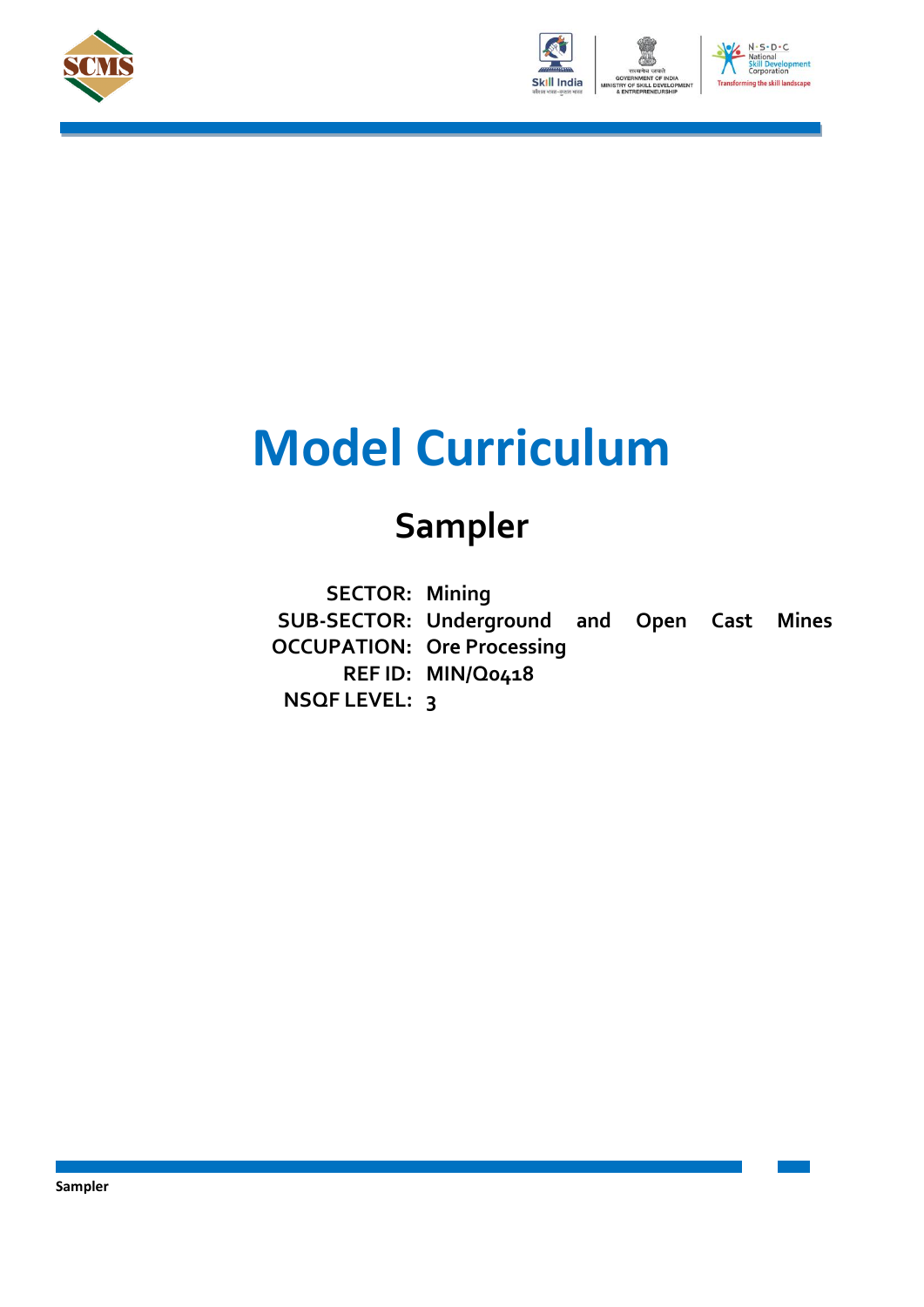



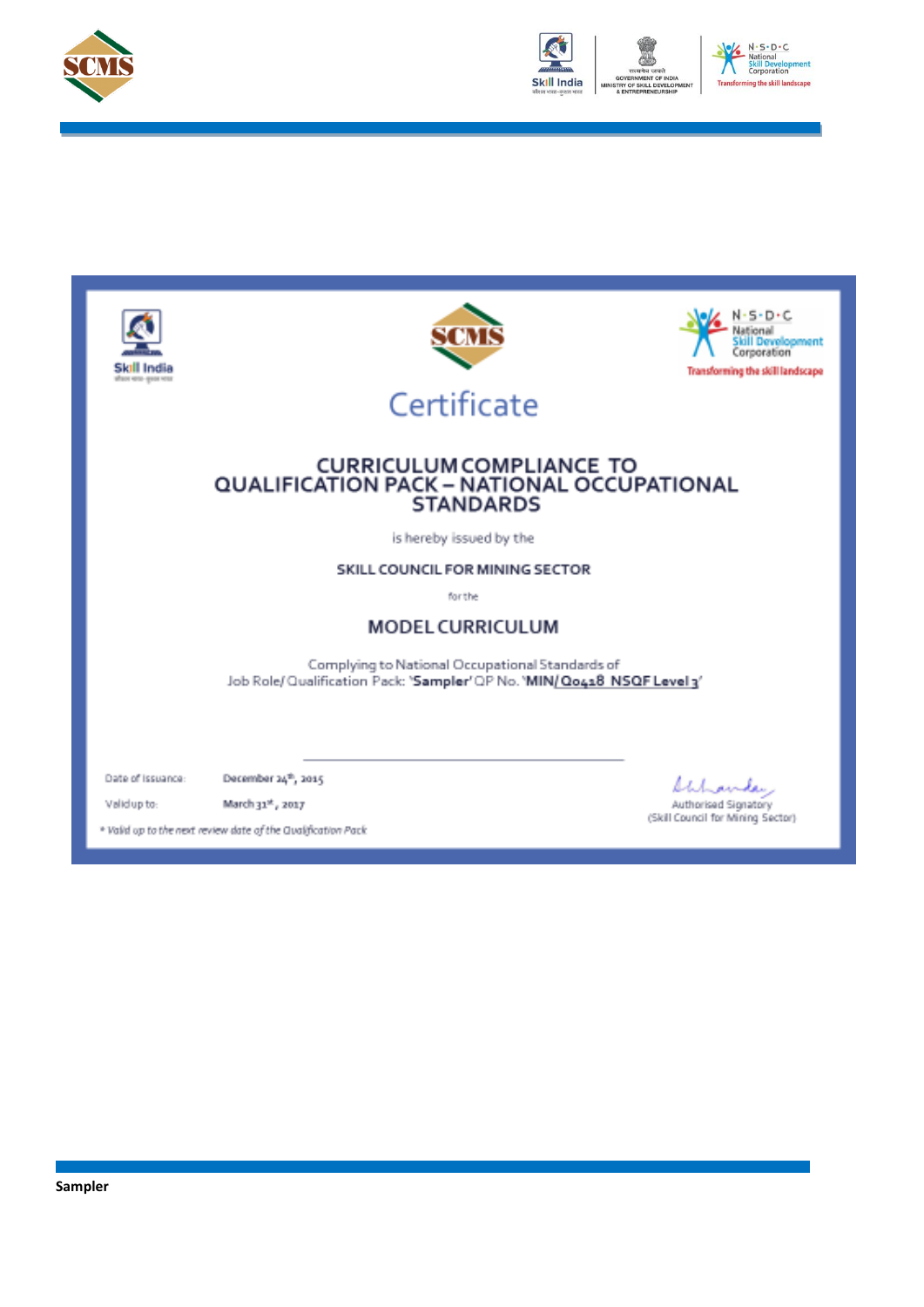





### **TABLE OF CONTENTS**

| 1. Curriculum                    | O1 |
|----------------------------------|----|
| 2. Trainer Prerequisites         | 05 |
| 3. Annexure: Assessment Criteria | ο8 |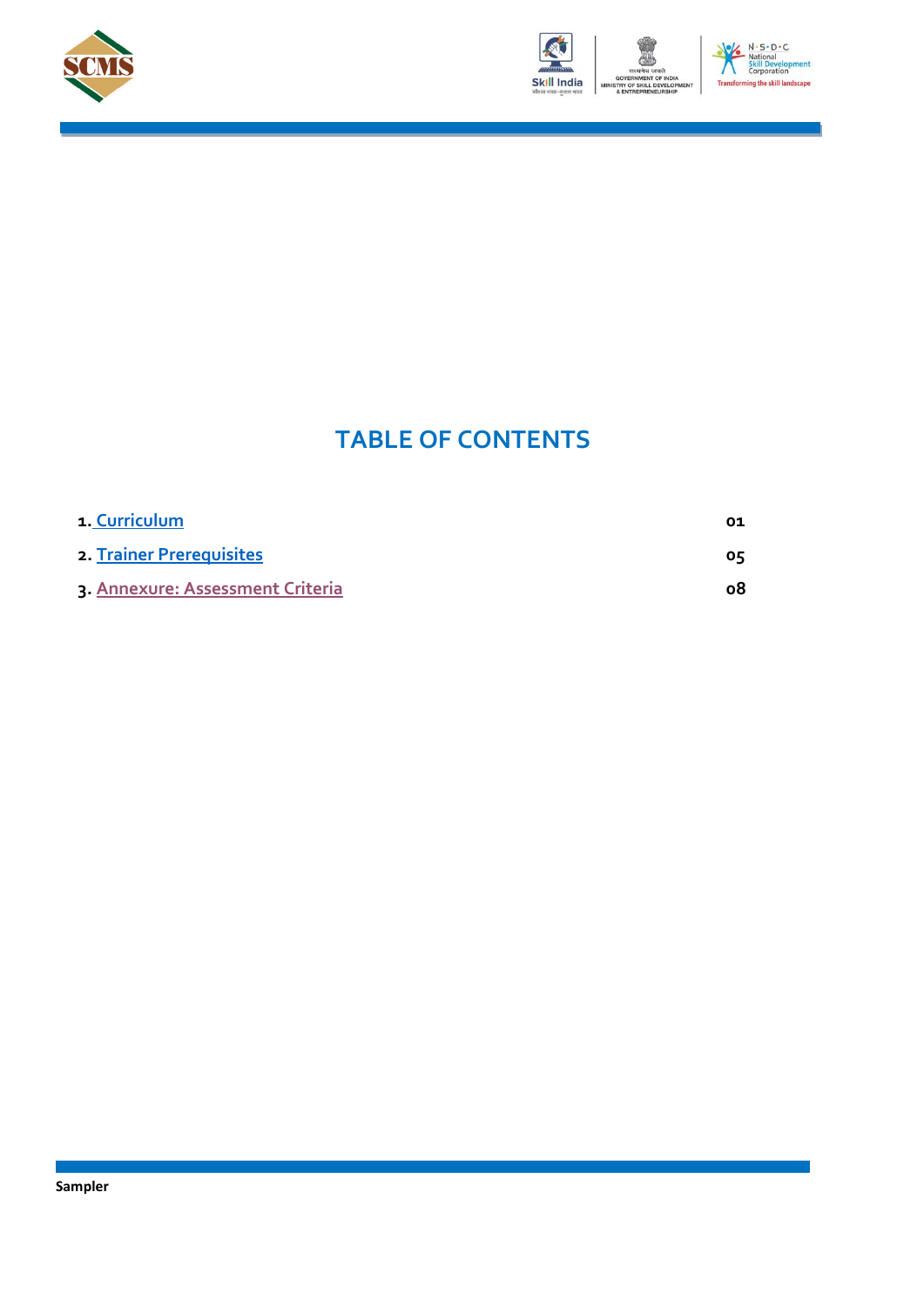



## <span id="page-3-0"></span>Sampler

#### **CURRICULUM / SYLLABUS**

This program is aimed at training candidates for the job of a "Sampler", in the "Mining & Allied" Sector/Industry and aims at building the following key competencies amongst the learner

| <b>Program Name</b>                        | Sampler                                                                                                                                                                                                                                                                    |                                                                                                                                             |                                                                                                                                                                                                                                                       |
|--------------------------------------------|----------------------------------------------------------------------------------------------------------------------------------------------------------------------------------------------------------------------------------------------------------------------------|---------------------------------------------------------------------------------------------------------------------------------------------|-------------------------------------------------------------------------------------------------------------------------------------------------------------------------------------------------------------------------------------------------------|
| Qualification Pack Name &<br>Reference ID. | MIN/Q0418                                                                                                                                                                                                                                                                  |                                                                                                                                             |                                                                                                                                                                                                                                                       |
| Version No.                                | 1.0                                                                                                                                                                                                                                                                        | Version update date                                                                                                                         | 04-06-2017                                                                                                                                                                                                                                            |
| <b>Pre-requisites to Training</b>          | Xth pass with experience of sample collection.                                                                                                                                                                                                                             |                                                                                                                                             |                                                                                                                                                                                                                                                       |
| <b>Training Outcomes</b>                   |                                                                                                                                                                                                                                                                            | After completing this programme, participants will be able to:                                                                              |                                                                                                                                                                                                                                                       |
|                                            | • Gain familiarity with the operation:                                                                                                                                                                                                                                     |                                                                                                                                             |                                                                                                                                                                                                                                                       |
|                                            | • collect onsite samples, either in open-cast or underground workings of the mine.<br>visits the different sections of the mine on a daily basis to take ore samples. This<br>is a specialized task, since the information obtained from the ore is vital for<br>planning. |                                                                                                                                             |                                                                                                                                                                                                                                                       |
|                                            | • Able to perform routine sampling activities using prescribed standard operating<br>procedures involving the taking of basic samples.                                                                                                                                     |                                                                                                                                             |                                                                                                                                                                                                                                                       |
|                                            |                                                                                                                                                                                                                                                                            | samples are being collected and use of personal protective equipment.<br>able to identify the basics composition of rock / minerals sample. | . Become well versed with Environment Health & Safety: Well versed with on-site<br>health and safety measures relating to sample collection & drilling areas where<br>. Identify and use basic tools, equipment & materials: The individual should be |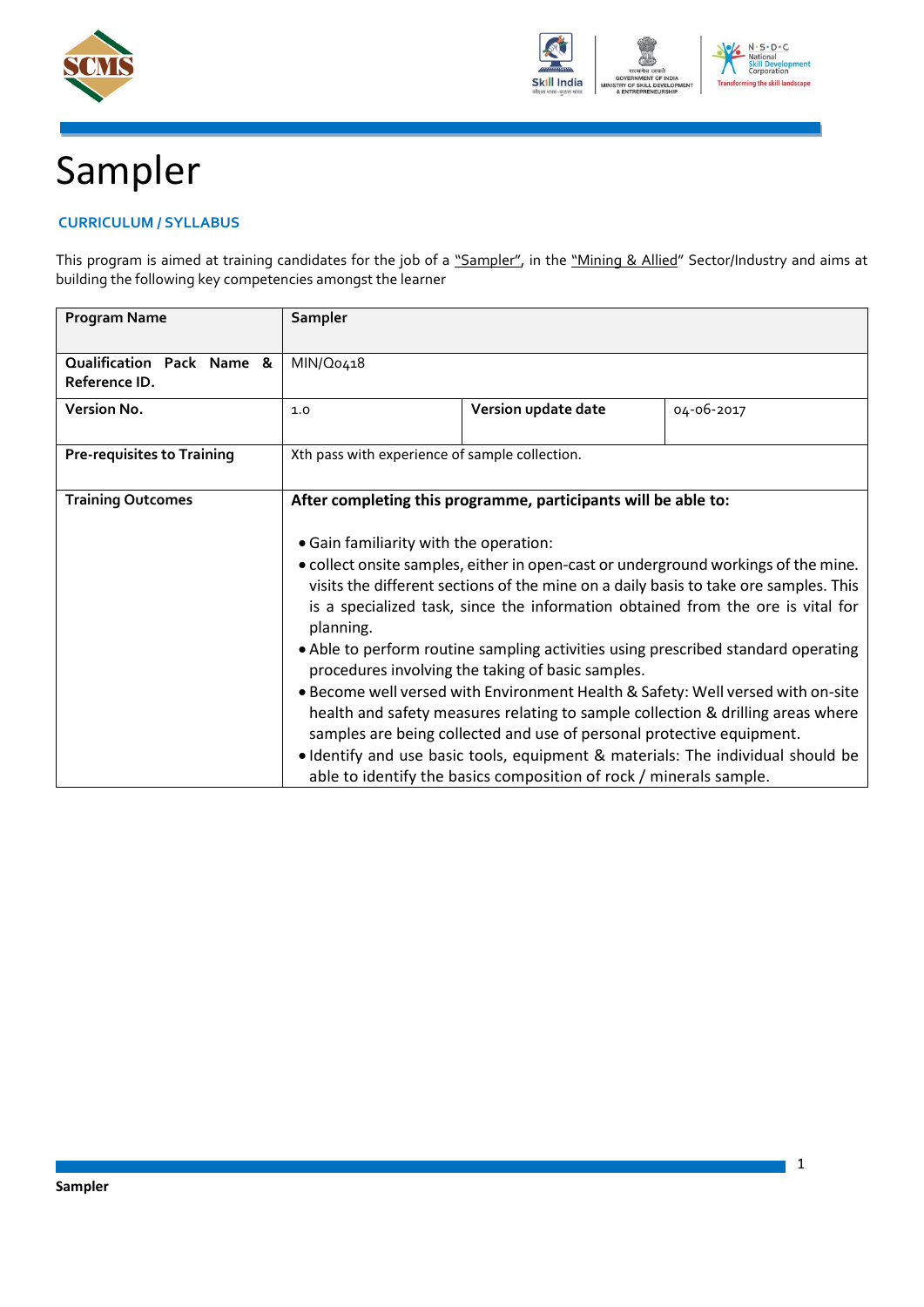



This course encompasses 3 out of 3 National Occupational Standards (NOS) of "Sampler" Qualification Pack issued by "Skill Council for Mining Sector".

| Sr.<br>No.     | <b>Module</b>                                                                                                                                                                                 | <b>Key Learning Outcomes</b>                                                                                                                                                                                                                                                                                                                                                                                                                                                                                                                                                                                                                                                                                                                                                                                                                                                                                                                                                                                                                                                                                                                                                                                                                                                                                                                                                                                                                     | <b>Equipment Required</b>                                                                                                                                 |
|----------------|-----------------------------------------------------------------------------------------------------------------------------------------------------------------------------------------------|--------------------------------------------------------------------------------------------------------------------------------------------------------------------------------------------------------------------------------------------------------------------------------------------------------------------------------------------------------------------------------------------------------------------------------------------------------------------------------------------------------------------------------------------------------------------------------------------------------------------------------------------------------------------------------------------------------------------------------------------------------------------------------------------------------------------------------------------------------------------------------------------------------------------------------------------------------------------------------------------------------------------------------------------------------------------------------------------------------------------------------------------------------------------------------------------------------------------------------------------------------------------------------------------------------------------------------------------------------------------------------------------------------------------------------------------------|-----------------------------------------------------------------------------------------------------------------------------------------------------------|
| $\mathbf{1}$   | <b>Introduction</b><br><b>Theory Duration</b><br>(hh:mm)<br>10:00<br><b>Practical Duration</b><br>(hh:mm)<br>20:00<br><b>Corresponding NOS</b><br>Code<br><b>Bridge Module</b>                | Sampler will be able to plan and prioritize, quality consciousness,<br>safety orientation, Physique to sustain strenuous conditions,<br>Dexterity. Able to understand the hardness of minerals and<br>different properties as per Mohr's table - viz. streak, lusture,<br>cleavage etc.<br>Introduction on topics:<br>Prepare for & obtain representative sample<br>$\bullet$<br>Testing of sample obtained from the mine and provide<br>٠<br>the results to the management<br>Regulatory aspects on Health and Safety<br>$\bullet$<br>Sampler takes onsite samples, either in open-cast or underground<br>workings of the mine. He visits the different sections of the mine<br>on a daily basis to take ore samples. This is a specialized task, since<br>the information obtained from the ore is vital for planning.                                                                                                                                                                                                                                                                                                                                                                                                                                                                                                                                                                                                                         | Projector System, Posters,<br>Graph etc.                                                                                                                  |
| $\overline{2}$ | Prepare for & obtain<br>representative sample<br><b>Theory Duration</b><br>(hh:mm)<br>20:00<br><b>Practical Duration</b><br>(hh:mm)<br>60:00<br><b>Corresponding NOS</b><br>Code<br>MIN/N0451 | Preparedness for routine sampling activities using prescribed<br>standard operating procedures involving the taking of basic<br>samples. Such samples require limited judgment and involve<br>following standard operating procedures.<br>• Prepare for simple sampling<br>· Obtain representative sample<br>• Maintain sample integrity<br>. Check that equipment and materials selected conform to<br>instructions<br>. Take onsite samples, either in open-cast or underground<br>workings of the mine. They visit different sections of the mine<br>on a daily basis to take ore samples. This is a specialized task,<br>since the information obtained from the ore is vital for planning.<br>. Record the conditions under which the sample is taken<br>· Identify and correctly label the sample<br>. Record any deviations from set procedure or anticipated results<br>and take the appropriate action<br>• Clean the sampling equipment and materials to be re-used<br>appropriately<br>· Dispose of other equipment and materials according to<br>standard operating procedures and approved codes of practice<br>. Ensure that the sample taken meets sample plan procedure.<br>. Record all information about the sample accurately using<br>appropriate documentation to permit traceability.<br>• Maintain the condition of the sample according to instructions.<br>. Protect the sample from external sources of contamination. | Hammer, compass, cutter,<br>Filter, Gloves, Safety<br>shoes, Safety goggles,<br>Safety helmet, Fire<br>extinguisher, Types of log<br>book, First Aid box. |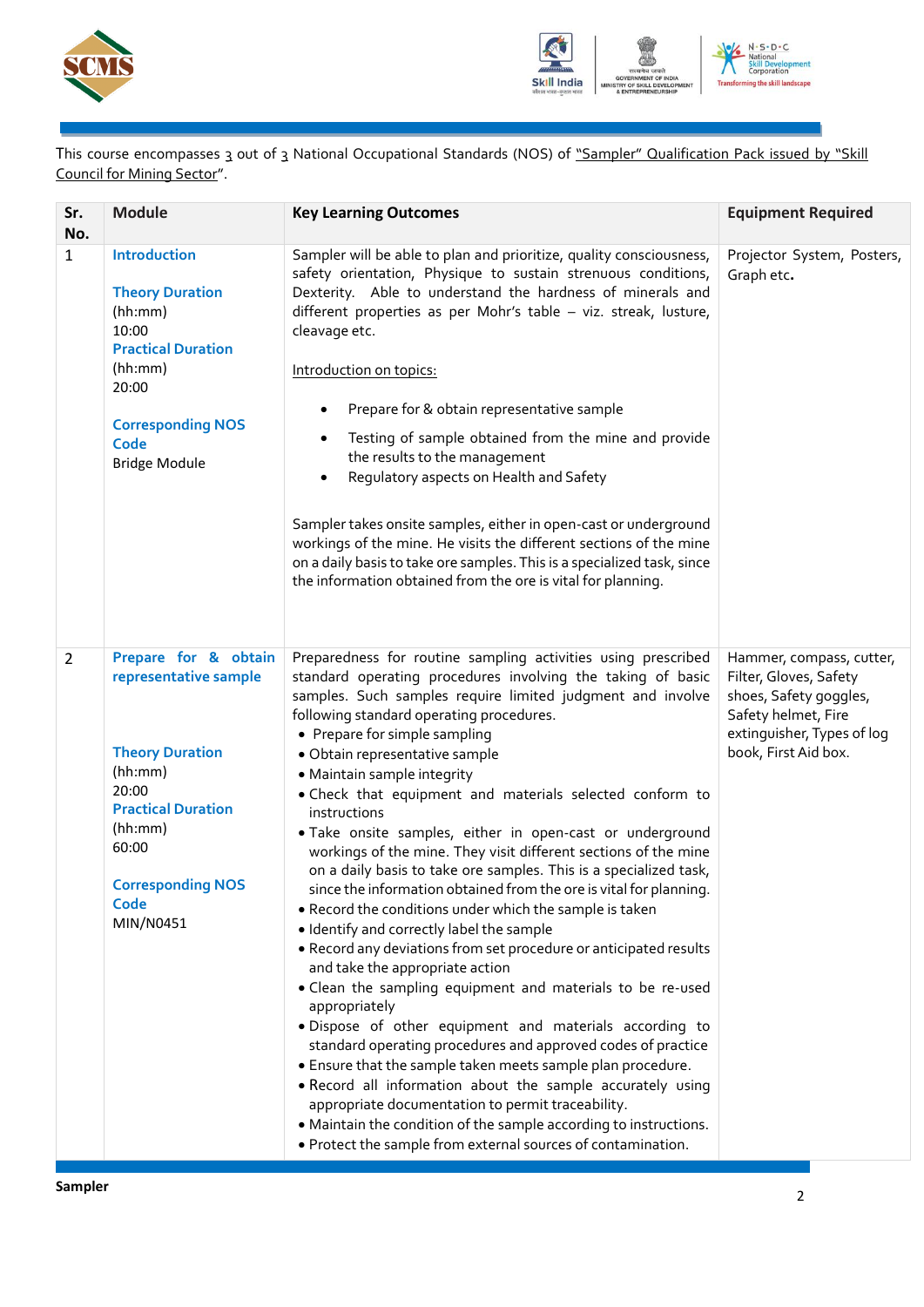



N - S - D - C<br>National<br>Skill Develope<br>Corporation  $\frac{d}{d}$ ent ing the skill landscape **Transf** 

ENT

| 3 | <b>Testing</b><br>of<br>sample                                                                                                                                                                                          | . Control conditions and why it is important to maintain<br>conditions.<br>Basic understanding of sampling plan.<br>$\circ$<br>Interpreting and using a sampling plan.<br>$\circ$<br>Methods to use for labelling samples.<br>$\circ$<br>Methods to use for handling, storing and disposing of<br>$\circ$<br>materials.<br>Knowledge of methods of sampling (spot sampling or<br>$\circ$<br>strip sampling).<br>Testing of sample obtained from the mine and provides the results                                                                                                                                                                                                                                                                                                                                                                                                                                                                                                                                                                                                                                                                                                                | Projector System, Posters,                                                                                                                                                                                                                                                                                                                                                                                                                                                                                                                                                                                                         |
|---|-------------------------------------------------------------------------------------------------------------------------------------------------------------------------------------------------------------------------|--------------------------------------------------------------------------------------------------------------------------------------------------------------------------------------------------------------------------------------------------------------------------------------------------------------------------------------------------------------------------------------------------------------------------------------------------------------------------------------------------------------------------------------------------------------------------------------------------------------------------------------------------------------------------------------------------------------------------------------------------------------------------------------------------------------------------------------------------------------------------------------------------------------------------------------------------------------------------------------------------------------------------------------------------------------------------------------------------------------------------------------------------------------------------------------------------|------------------------------------------------------------------------------------------------------------------------------------------------------------------------------------------------------------------------------------------------------------------------------------------------------------------------------------------------------------------------------------------------------------------------------------------------------------------------------------------------------------------------------------------------------------------------------------------------------------------------------------|
|   | obtained from the mine<br>and provide the results<br>to the management.<br><b>Theory Duration</b><br>(hh:mm)<br>20:00<br><b>Practical Duration</b><br>(hh:mm)<br>70:00<br><b>Corresponding NOS</b><br>Code<br>MIN/No452 | to the management as per the required specifications and industry<br>standard.<br>. Follow proper methods of spot sampling to identify the ore<br>concentration at a particular point or strip sampling at regular<br>interval as per the requirement or as directed by sampling in<br>charge<br>• Prepare the representative sample by coning and quartering<br>process, or through core cutting in metalliferous mines by<br>working with exploration driller under the guidance of sampling<br>in-charge (supervisor level person)<br>. Pack the representative sample packets in sample bags, and<br>tagging to facilitate analysis at laboratories<br>. Work in laboratories and determine, by means of chemical<br>processes or other analytical methods, the quantity and quality<br>of elements, both organic and inorganic compounds, and<br>intermediate products in ores. They also process materials and<br>analyze base metals, non-metallic materials, concentrates,<br>effluents and air samples.<br>• Use chemical processes such as fire or dry assay procedures and<br>wet chemical methods.<br>· Collect and prepare the representative samples using<br>appropriate methods. | Graph etc. Articulating<br>Cable/Hammer<br>Truck,<br>Tractor. Dragline, Drills,<br>Haul Truck, Loaders, Motor<br>Grader (mining size e.g.<br>CAT 24H), Photo analysis,<br>Quarry tub, Road header,<br>Rock breaker, Mining lamp,<br>Underground<br>Personnel<br>Carriers, Davy lamp, Drill<br>Drilling<br>floor,<br>jumbo,<br>Headboards, Footplates,<br>Cone<br>setting<br>tools,<br>Different size of blade,<br>Wrench, Grease pump/gun,<br>Oil Can, Parking wooden<br>stopper, Hydraulic jack,<br>Filter, Gloves, Safety shoes,<br>Safety goggles, Safety<br>helmet, Fire extinguisher,<br>Types of log book, First Aid<br>box. |
| 4 | <b>Health &amp; Safety</b><br><b>Theory Duration</b><br>(hh:mm)<br>10:00<br><b>Practical Duration</b><br>(hh:mm)<br>15:00<br><b>Corresponding NOS</b><br>Code<br>MIN/No901                                              | This unit provides the information regarding worksite health and<br>safety. This unit is about adhering to health and safety<br>requirements at the worksite during equipment operations.<br>• Comply with occupational health and safety regulations adopted<br>by the employer.<br>· Follow mining operations procedures with respect to materials<br>handling and accidents.<br>. Comply with safety, health, security and environment related<br>regulations / guidelines at the work site.<br>. Use Personal Protective Equipment (PPE) and other safety gear<br>such as seat belt, body protection, respiratory protection, eye<br>protection, ear protection and hand protection.<br>. Follow safety measures during operations to ensure that the<br>health and safety of self or others (including members of the<br>public) is not at risk.<br>• Carry out operations as per the manufacturer's and worksite<br>related health and safety guidelines.                                                                                                                                                                                                                                  | Gloves,<br>Safety<br>shoes,<br>Safety<br>goggles,<br>Safety<br>helmet, Fire extinguisher,<br>Types of log book, First Aid<br>box.                                                                                                                                                                                                                                                                                                                                                                                                                                                                                                  |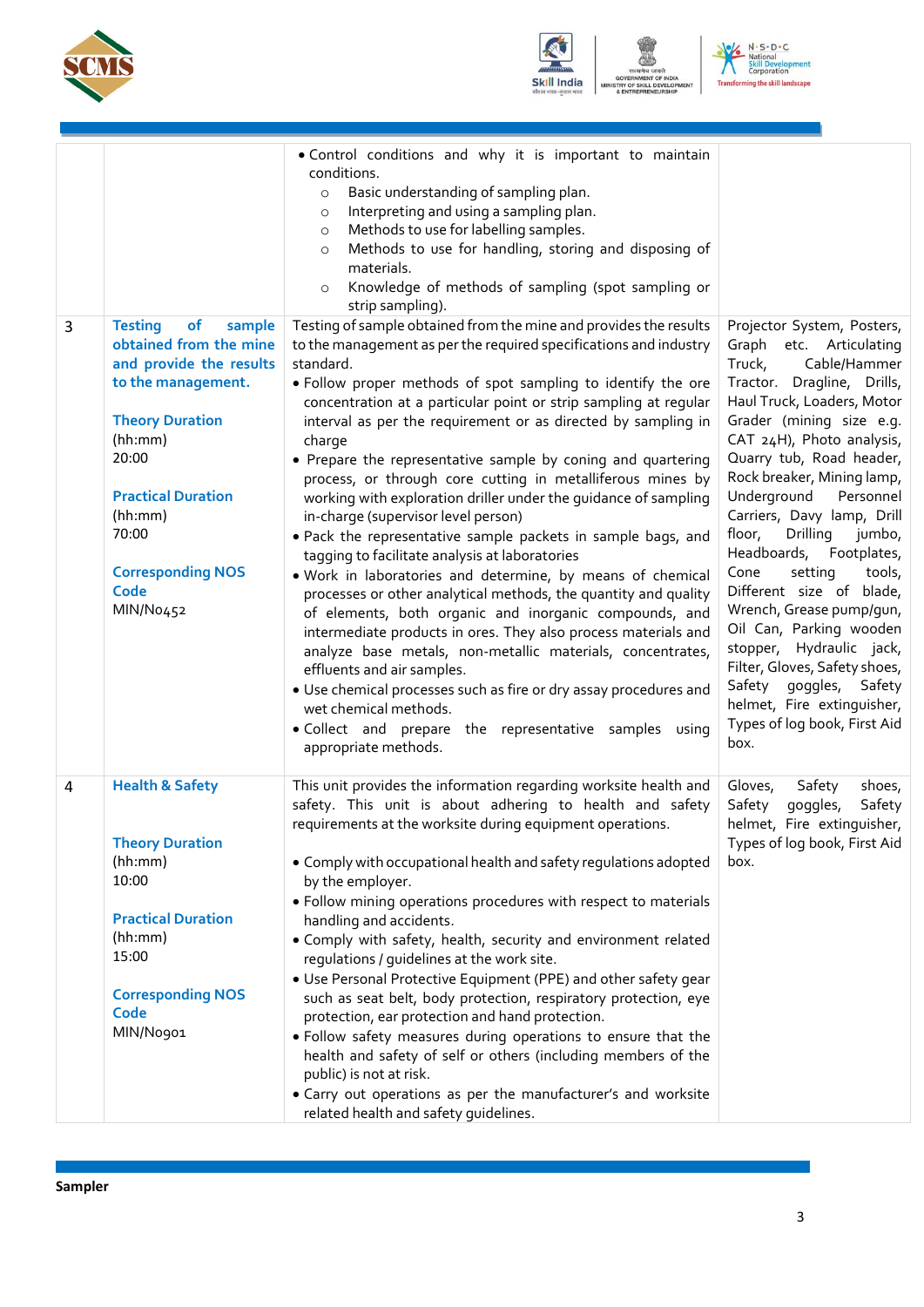





|                                     | . Handle the transport, storage and disposal of hazardous<br>materials and waste in compliance with worksite health, safety<br>and environmental guidelines.                                  |
|-------------------------------------|-----------------------------------------------------------------------------------------------------------------------------------------------------------------------------------------------|
|                                     | . Follow safety regulations and procedures with regard to<br>worksite hazards and risks.                                                                                                      |
|                                     | · Operate various grades of fire extinguishers, as applicable.                                                                                                                                |
|                                     | • Support in administering basic first aid and report to concerned                                                                                                                            |
|                                     | team members, as required, in case of an accident.<br>• Respond promptly and appropriately to an accident/incident or                                                                         |
|                                     | emergency situation, within limits of your role and<br>responsibility.                                                                                                                        |
|                                     | . Record and report details related to operations, incidents or<br>accidents, as applicable                                                                                                   |
|                                     | · Follow the manufacturer's instructions for care and safe<br>operation of the equipment.                                                                                                     |
|                                     | • Awareness about benching in quarries, dressing of overhangs,<br>undercuts, fencing.                                                                                                         |
|                                     | • Uses of First aid and Hygiene.                                                                                                                                                              |
|                                     | · Awareness of Code of traffic in specific areas of mine.<br>Significance of fences.                                                                                                          |
|                                     | • Standing orders in force at the mine. Safety in the vicinity of<br>Machinery.                                                                                                               |
|                                     | • Shot-firing and Safety regulations. How and where to take                                                                                                                                   |
|                                     | shelters? Knowledge of mining safety procedures.                                                                                                                                              |
|                                     | • Outcome of violation of safety procedures.                                                                                                                                                  |
|                                     | . Locally prepared Emergency Preparedness / Disaster<br>Management Plan.                                                                                                                      |
|                                     | • Process for reporting any unsafe act/condition in work area<br>which may endanger his or his colleague's life.                                                                              |
|                                     | • Sources of dust, noise and vibration and measures to minimize.                                                                                                                              |
|                                     | • Hazardous material safety and security rules and regulations as<br>prescribed by DGMS.                                                                                                      |
|                                     | . In-depth knowledge of operation of the Jack Hammer and<br>chipped materials flow.                                                                                                           |
|                                     | Knowledge of technical and gallery training as per first schedule,<br>Mining Vocational Training Rules (MVTR) 1966.                                                                           |
| <b>Total Duration</b>               | <b>Unique Equipment Required:</b>                                                                                                                                                             |
| <b>Theory Duration</b>              | Projector System, Posters, Graph etc. Articulating Truck, Cable/Hammer Tractor. Dragline,                                                                                                     |
| 60:00                               | Drills, Haul Truck, Loaders, Motor Grader (mining size e.g. CAT 24H), Photo analysis, Quarry tub,<br>Road header, Rock breaker, Mining lamp, Underground Personnel Carriers, Davy lamp, Drill |
| <b>Practical Duration</b><br>165:00 | floor, Drilling jumbo, Headboards, Footplates, Cone setting tools. Helmet, gloves, harness,<br>earplugs, goggles, node mask.                                                                  |
|                                     |                                                                                                                                                                                               |

Grand Total Course Duration: 225 Hours, 0 Minutes

(This syllabus/ curriculum has been approved by SSC: Skill Council for Mining Sector)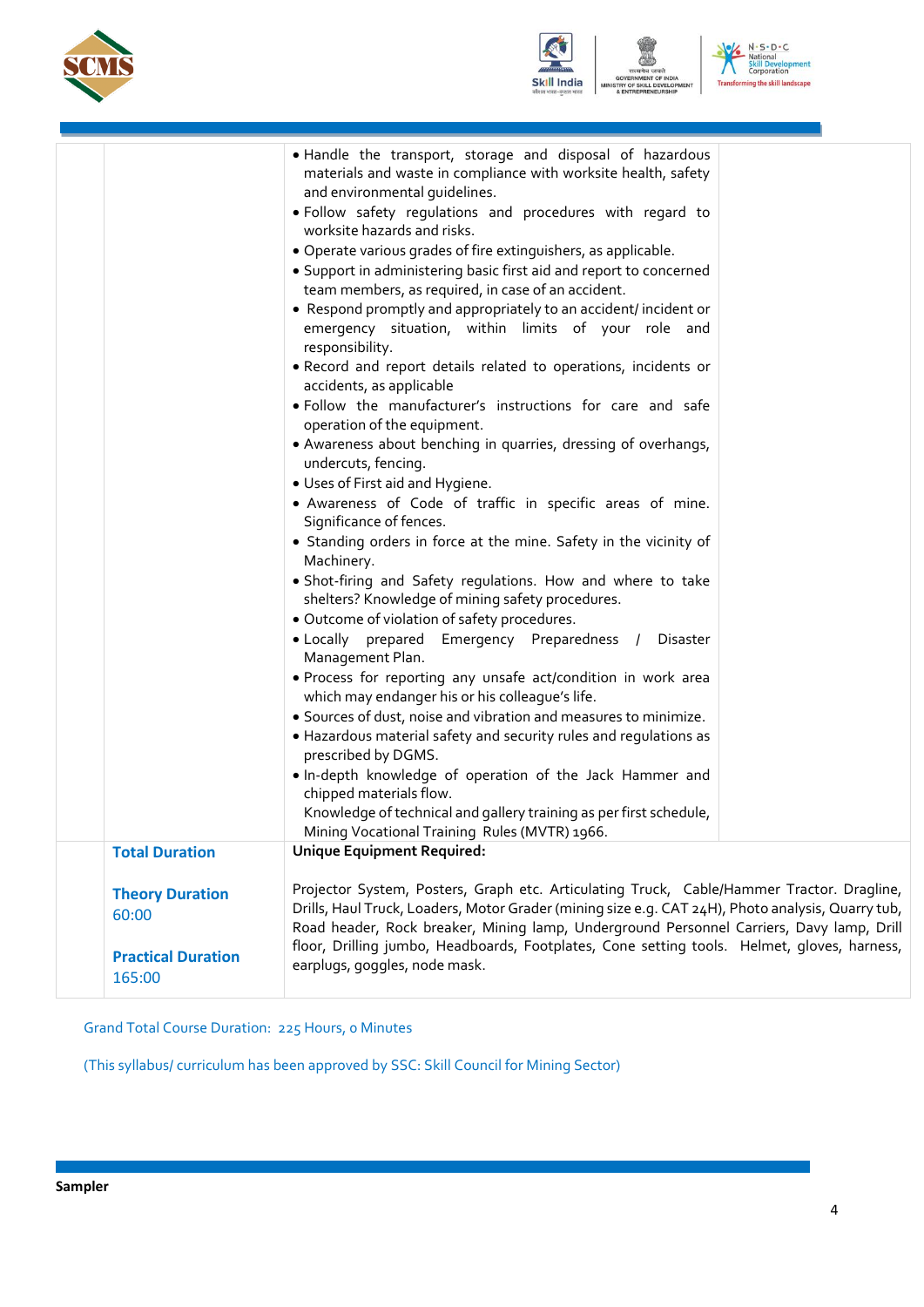



### <span id="page-7-0"></span>**Trainer Prerequisites for Job role: "Sampler" mapped to Qualification Pack: "MIN/Q0418"**

| Sr.<br>No.     | Area                                     | <b>Details</b>                                                                                                                                                                                                                                                                                                                                                                          |
|----------------|------------------------------------------|-----------------------------------------------------------------------------------------------------------------------------------------------------------------------------------------------------------------------------------------------------------------------------------------------------------------------------------------------------------------------------------------|
| $\mathbf{1}$   | Description                              | To deliver accredited training service, mapping to the curriculum detailed above, in accordance<br>with the Qualification Pack "MIN/Q0418".                                                                                                                                                                                                                                             |
| $\overline{2}$ | Personal<br><b>Attributes</b>            | Aptitude for conducting training, and pre/ post work to ensure competent, employable<br>candidates at the end of the training. Strong communication skills, interpersonal skills, ability<br>to work as part of a team; a passion for quality and for developing others; well-organised and<br>focused, eager to learn and keep oneself updated with the latest in the mentioned field. |
| 3              | Minimum<br>Educational<br>Qualifications | Class XII Pass                                                                                                                                                                                                                                                                                                                                                                          |
| 4a             | Domain<br>Certification                  | Statutory Certificate from Directorate General of Mines Safety (DGMS) for Job Role: "Sampler"<br>mapped to QP: "MIN/Q0418". Minimum accepted score for domain certification will be 80%.                                                                                                                                                                                                |
| 4b             | <b>Platform</b><br>Certification         | Recommended that the Trainer is certified for the Job Role: "Trainer", mapped to the<br>Qualification Pack: "MEP/Q0102". Minimum accepted score for platform certification will be<br>80%.                                                                                                                                                                                              |
| 5              | Experience                               | Preferably 2-3 years of experience of relevant field / minerals handling or in sample collection /<br>analysis.                                                                                                                                                                                                                                                                         |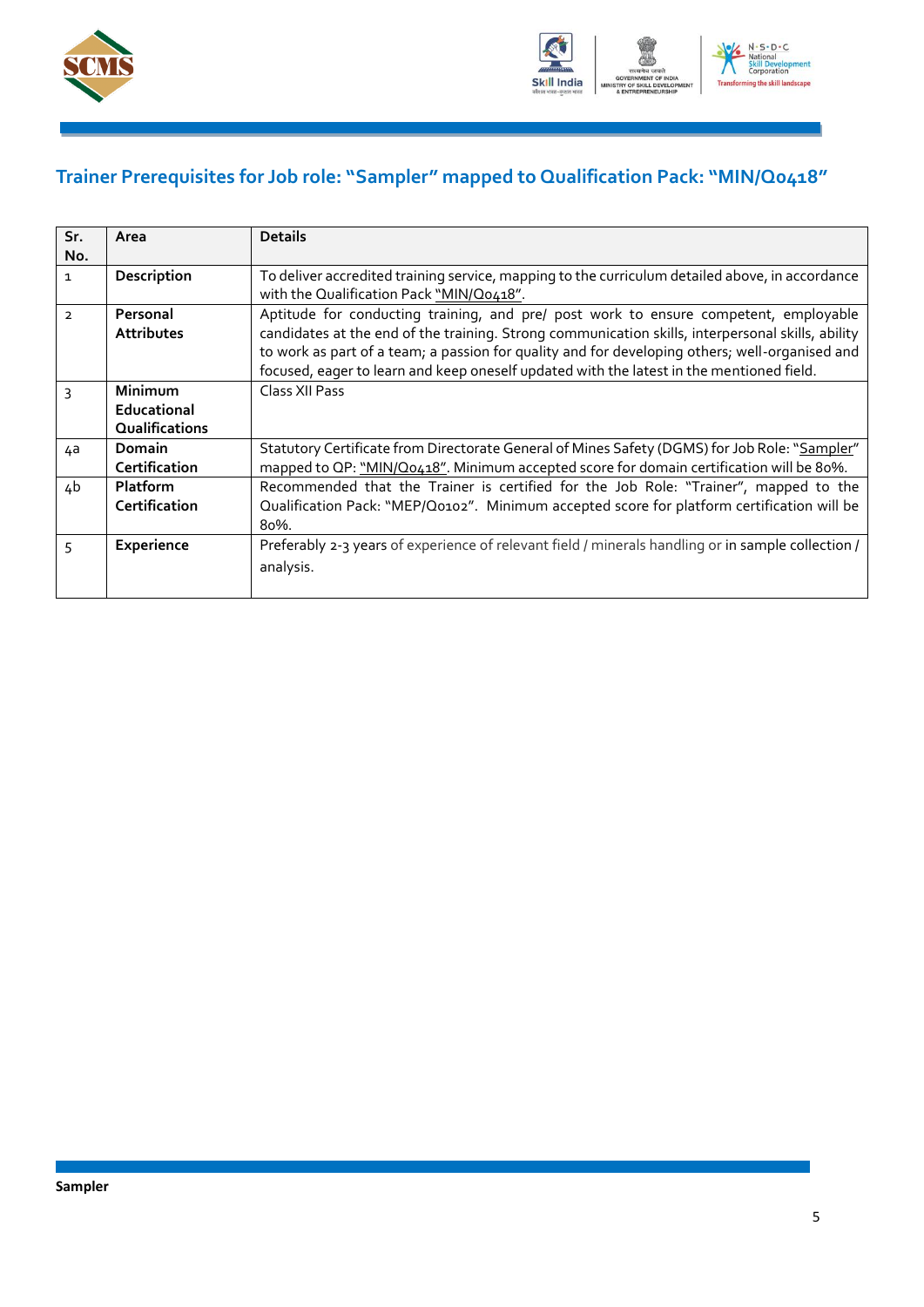



#### <span id="page-8-0"></span>**Annexure: Assessment Criteria**

| <b>Assessment Criteria for Sampler</b> |                |
|----------------------------------------|----------------|
| <b>Job Role</b>                        | <b>Sampler</b> |
| <b>Qualification Pack</b>              | MIN/Q0418      |
| <b>Sector Skill Council</b>            | Minina         |

| Sr.<br>No.    | <b>Guidelines for Assessment</b>                                                                                                                                                                                                                                                            |
|---------------|---------------------------------------------------------------------------------------------------------------------------------------------------------------------------------------------------------------------------------------------------------------------------------------------|
|               | Criteria for assessment for each Qualification Pack will be created by the Sector Skill Council. Each Performance<br>Criteria (PC) will be assigned marks proportional to its importance in NOS. SSC will also lay down proportion of marks<br>for Theory and Skills Practical for each PC. |
| $\mathcal{L}$ | The assessment of the theory/knowledge will be based on written test/viva-voce or both while skill test shall be hands<br>on practical. Behavior and attitude will be assessed while performing the task.                                                                                   |
| २             | Individual assessment agencies will create unique question papers for theory part for each candidate at each<br>examination/training Centre (as per assessment criteria given)                                                                                                              |
| 4             | Individual assessment agencies will create unique evaluations for skill practical for every student at each<br>examination/training Centre based on these criteria.                                                                                                                         |
|               | To pass the Qualification Pack, every trainee should score a minimum of 50% in every NOS                                                                                                                                                                                                    |
| 6             | In case of successfully passing only certain number of NOS's, the trainee is eligible to take subsequent assessment on<br>the balance NOS's to pass the Qualification Pack.                                                                                                                 |

|                                                                           |                                                                                                                                                                                                                                                                                               |                            |                | <b>Marks Allocation</b> |                            |
|---------------------------------------------------------------------------|-----------------------------------------------------------------------------------------------------------------------------------------------------------------------------------------------------------------------------------------------------------------------------------------------|----------------------------|----------------|-------------------------|----------------------------|
| Assessable<br><b>Outcome</b>                                              | Assessment criteria                                                                                                                                                                                                                                                                           | <b>Total Mark</b><br>(100) | Out Of         | <b>Theory</b>           | <b>Skills</b><br>Practical |
| MIN/ N0451<br>1.<br>(Prepare for &<br>obtain<br>representative<br>sample) | Ensure that the conditions for sampling are in<br>PC1.<br>accordance with laid down procedures                                                                                                                                                                                                | 35                         | 3              | $\mathbf{1}$            | 2                          |
|                                                                           | PC <sub>2</sub> .<br>Check that equipment and materials selected<br>conform to instructions.                                                                                                                                                                                                  |                            | 2              | 0                       | $\overline{2}$             |
|                                                                           | PC3. Check that the equipment is in calibration.                                                                                                                                                                                                                                              |                            | 2              | $\mathbf{1}$            | 1                          |
|                                                                           | PC4. Ensure that the required resources are available<br>and appropriate.                                                                                                                                                                                                                     |                            | $\overline{2}$ | $\mathbf{1}$            | 1                          |
|                                                                           | Take onsite samples, either in open-cast or<br>PC <sub>5</sub> .<br>underground workings of the mine. They visit different<br>sections of the mine on a daily basis to take ore samples.<br>This is a specialized task, since the information obtained<br>from the ore is vital for planning. |                            | 2              | 0                       | 2                          |
|                                                                           | PC6. Record the conditions under which the sample is<br>taken.                                                                                                                                                                                                                                |                            | $\mathcal{P}$  | $\mathbf{1}$            | 1                          |
|                                                                           | PC7. Identify and correctly label the sample                                                                                                                                                                                                                                                  |                            | $\overline{2}$ | $\mathbf{1}$            | 1                          |
|                                                                           | Record any deviations from set procedure or<br>PC8.<br>anticipated results and take the appropriate action                                                                                                                                                                                    |                            | 3              | 1                       | 2                          |
|                                                                           | PC9. Clean the sampling equipment and materials to be<br>re-used appropriately                                                                                                                                                                                                                |                            | 3              | 1                       | $\overline{2}$             |

**Sampler**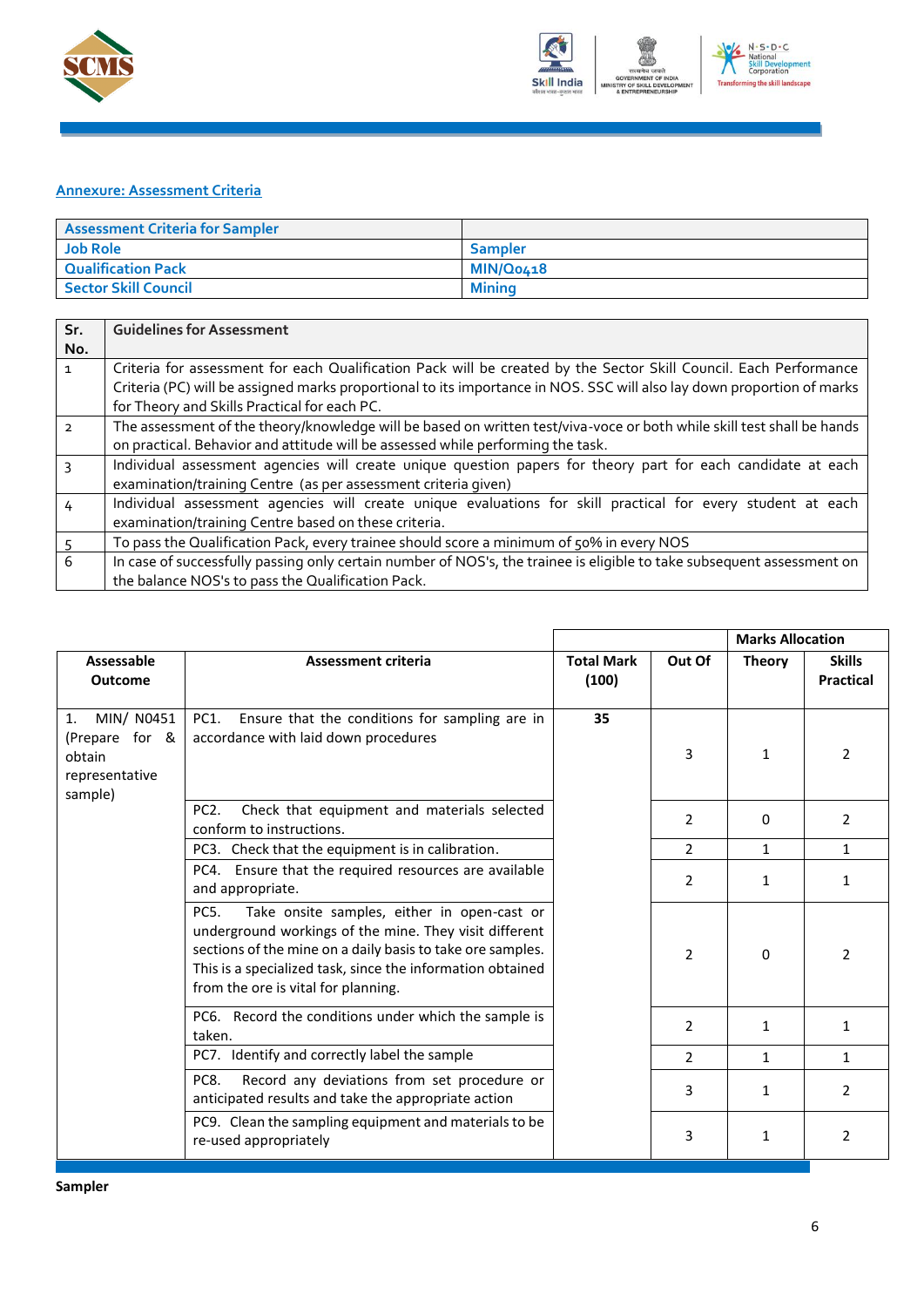



N . S . D . C<br>National<br>Skill Develop<br>Corporation ing the skill landscape **Transf** ENT

VELOP

ent

|                                                                                           | PC10. Dispose of other equipment and materials<br>according to standard operating procedures and<br>approved codes of practice                                                                                                                                                                                                                              |              | 3  | $\mathbf{1}$ | $\overline{2}$ |
|-------------------------------------------------------------------------------------------|-------------------------------------------------------------------------------------------------------------------------------------------------------------------------------------------------------------------------------------------------------------------------------------------------------------------------------------------------------------|--------------|----|--------------|----------------|
|                                                                                           | PC11. Ensure that the sample taken meets sample plan<br>procedure.                                                                                                                                                                                                                                                                                          |              | 2  | $\mathbf{1}$ | $\mathbf{1}$   |
|                                                                                           | PC12. Record all information about the sample<br>accurately. using appropriate documentation to permit<br>traceability.                                                                                                                                                                                                                                     |              | 3  | 0            | 3              |
|                                                                                           | PC13. Maintain the condition of the sample according to<br>instructions.                                                                                                                                                                                                                                                                                    |              | 2  | $\mathbf{1}$ | $\mathbf{1}$   |
|                                                                                           | PC14. Protect the sample from external sources of<br>contamination.                                                                                                                                                                                                                                                                                         |              | 2  | $\mathbf{1}$ | $\mathbf{1}$   |
|                                                                                           | PC15. Take the appropriate action in the event of<br>abnormal occurrences affecting<br>sample condition.                                                                                                                                                                                                                                                    |              | 2  | 1            | 1              |
|                                                                                           |                                                                                                                                                                                                                                                                                                                                                             | <b>Total</b> | 35 | 12           | 23             |
| MIN/ N0452<br>2.<br>(Testing<br>οf<br>sample obtained<br>from the mine<br>and provide the | Follow proper methods of spot sampling to<br>PC1.<br>identify the ore concentration at a particular point or<br>strip sampling at regular interval as per the requirement<br>or as directed by sampling in charge                                                                                                                                           | 35           | 6  | 3            | 3              |
| results to the<br>management)                                                             | PC2. Prepare the representative sample by coning and<br>quartering process, or through core cutting in<br>metalliferous mines by working with exploration driller<br>under the guidance of sampling in-charge (supervisor<br>level person).                                                                                                                 |              | 6  | 3            | 3              |
|                                                                                           | PC3. Pack the representative sample packets in sample<br>bags, and tagging to facilitate analysis at laboratories.                                                                                                                                                                                                                                          |              | 6  | 3            | 3              |
|                                                                                           | PC4. Work in laboratories and determine, by means of<br>chemical processes or other analytical methods, the<br>quantity and quality of elements, both organic and<br>inorganic compounds, and intermediate products in<br>ores. They also process materials and analyze base<br>metals, non-metallic materials, concentrates, effluents<br>and air samples. |              | 6  | 3            | 3              |
|                                                                                           | PC5. Use chemical processes such as fire or dry assay<br>procedures and wet chemical methods.                                                                                                                                                                                                                                                               |              | 6  | 3            | 3              |
|                                                                                           | PC6. Collect and prepare the representative samples<br>using appropriate methods.                                                                                                                                                                                                                                                                           |              | 5  | 3            | 2              |
|                                                                                           |                                                                                                                                                                                                                                                                                                                                                             | <b>Total</b> | 35 | 18           | 17             |
| MIN/N0901<br>3.<br>(Health<br>and<br>Safety)                                              | PC1.<br>Comply with occupational health and safety<br>regulations adopted by the employer.                                                                                                                                                                                                                                                                  | 30           | 3  | $\mathbf{1}$ | 2              |
|                                                                                           | PC2. Follow mining operations procedures with respect<br>to materials handling and accidents.                                                                                                                                                                                                                                                               |              | 3  | $\mathbf{1}$ | $\overline{2}$ |
|                                                                                           | PC3. Follow the correct safety steps in case of accident<br>or major failure.                                                                                                                                                                                                                                                                               |              | 2  | 0            | $\overline{2}$ |